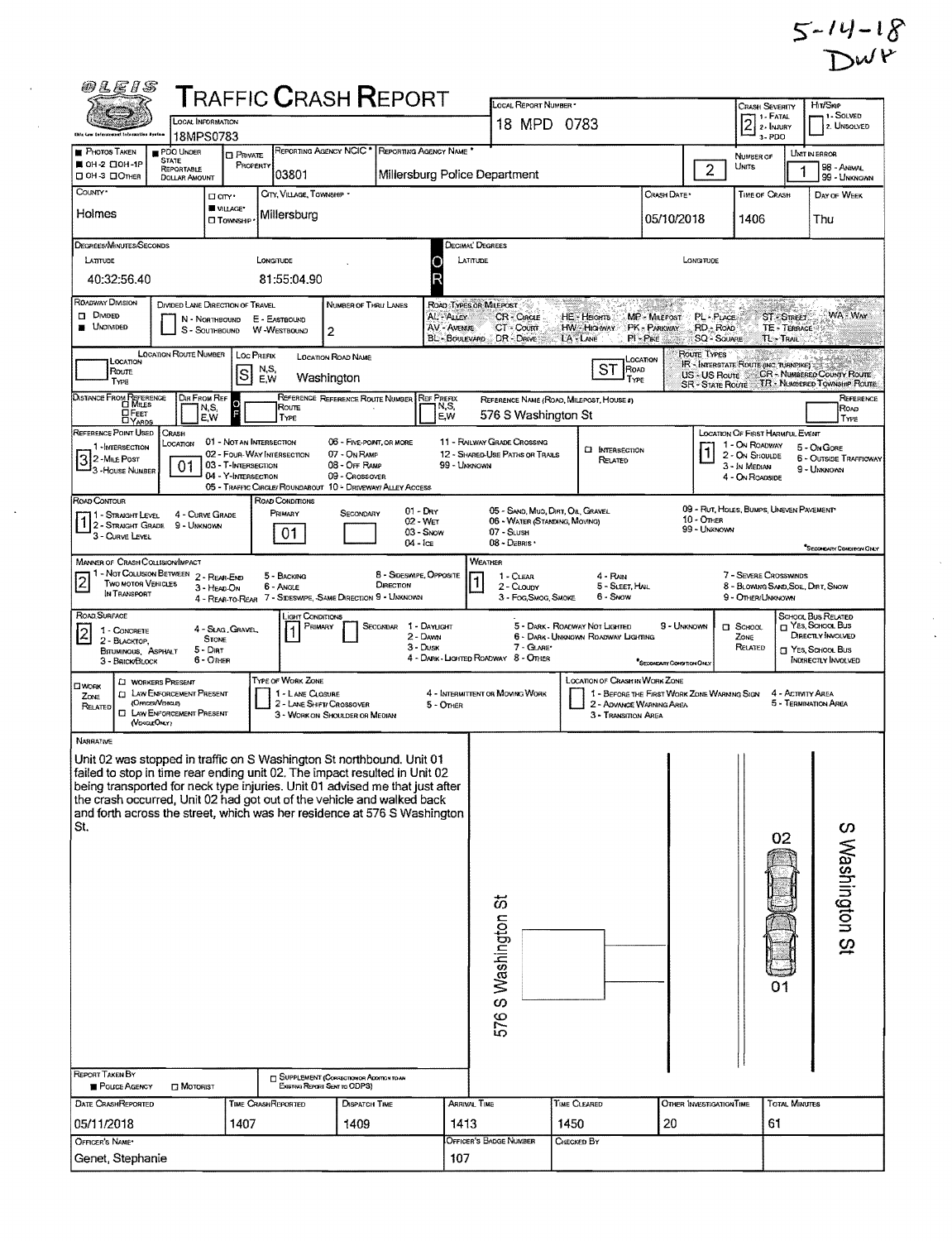| 0 L E I S                                                             |                                                | JNIT                                                                  |                                                          |                                                                                |                  |                                                                                                 |                              |                                                                       |               |                                                    |                                                                      |                                                      |                                                                                                                              |
|-----------------------------------------------------------------------|------------------------------------------------|-----------------------------------------------------------------------|----------------------------------------------------------|--------------------------------------------------------------------------------|------------------|-------------------------------------------------------------------------------------------------|------------------------------|-----------------------------------------------------------------------|---------------|----------------------------------------------------|----------------------------------------------------------------------|------------------------------------------------------|------------------------------------------------------------------------------------------------------------------------------|
|                                                                       |                                                |                                                                       |                                                          |                                                                                |                  |                                                                                                 |                              |                                                                       |               |                                                    | <b>LOCAL REPORT NUMBER</b>                                           |                                                      |                                                                                                                              |
|                                                                       |                                                |                                                                       |                                                          |                                                                                |                  |                                                                                                 |                              |                                                                       |               |                                                    |                                                                      | 18 MPD 0783                                          |                                                                                                                              |
| UNIT NUMBER                                                           |                                                |                                                                       |                                                          | OWNER NAME: LAST FIRST, MIDDLE ( C SAME AS DRIVER )                            |                  |                                                                                                 |                              |                                                                       |               | <b>OWNER PHONE NUMBER</b>                          |                                                                      | <b>DAMAGE SCALE</b>                                  | <b>DAMAGE AREA</b><br>FRONT                                                                                                  |
| OWNER ADDRESS: CITY, STATE, ZIP                                       |                                                | Barnett, Katerina,                                                    | <b>CISAME AS DRIVER</b> )                                |                                                                                |                  |                                                                                                 |                              |                                                                       | 330-674-5231  |                                                    |                                                                      | 2                                                    |                                                                                                                              |
|                                                                       |                                                |                                                                       |                                                          |                                                                                |                  |                                                                                                 |                              |                                                                       |               |                                                    |                                                                      | 1 - NONE                                             | O                                                                                                                            |
| 388 S Clay St, Millersburg, OH, 44654                                 |                                                |                                                                       |                                                          |                                                                                |                  |                                                                                                 |                              |                                                                       |               |                                                    |                                                                      | 2 - Minor                                            |                                                                                                                              |
| LP STATE LICENSE PLATE NUMBER                                         |                                                |                                                                       |                                                          |                                                                                |                  | <b>VEHICLE IDENTIFICATION NUMBER</b>                                                            |                              |                                                                       |               |                                                    | # Occupants                                                          |                                                      |                                                                                                                              |
| OН                                                                    | <b>HBL9498</b>                                 |                                                                       |                                                          |                                                                                |                  | JM1BL1H56A1192610                                                                               |                              |                                                                       |               |                                                    | 1.                                                                   | 3 - FUNCTIONAL                                       | o<br>□                                                                                                                       |
| <b>VEHICLE YEAR</b><br>2010                                           | <b>VEHICLE MAKE</b><br>Mazda                   |                                                                       |                                                          |                                                                                |                  | <b>VEHICLE MODEL</b><br>Mazda 3                                                                 |                              |                                                                       | GRY           | VEHICLE COLOR                                      |                                                                      | 4 - DISABLING                                        |                                                                                                                              |
| $P$ ROOF OF                                                           | INSURANCE COMPANY                              |                                                                       |                                                          |                                                                                |                  | POLICY NUMBER                                                                                   |                              | Towed By                                                              |               |                                                    |                                                                      |                                                      | б<br>ō<br>п                                                                                                                  |
| <b>INSURANCE</b><br>SHOWN                                             | State Farm                                     |                                                                       |                                                          |                                                                                |                  | l9373825B0135                                                                                   |                              |                                                                       |               |                                                    |                                                                      | 9 - UNKNOWN                                          | <b>FIFAR</b>                                                                                                                 |
| CARRIER NAME, ADDRESS, CITY, STATE, ZIP                               |                                                |                                                                       |                                                          |                                                                                |                  |                                                                                                 |                              |                                                                       |               |                                                    |                                                                      |                                                      | <b>CARRIER PHONE</b>                                                                                                         |
|                                                                       |                                                |                                                                       |                                                          |                                                                                |                  |                                                                                                 |                              |                                                                       |               |                                                    |                                                                      |                                                      |                                                                                                                              |
| US DOT                                                                |                                                | VEHICLE WEIGHT GWWR/GCWR                                              |                                                          | 1 - LESS THAN OR EQUAL TO 10K LBS                                              |                  | CARGO BODY TYPE<br>01 - No CARGO BODY TYPE/NOT APPLICABL 09 - POLE                              |                              |                                                                       |               |                                                    | Trafficway Description                                               | 1 - Two-Way, Not Divided                             |                                                                                                                              |
| HM Placard ID NO.                                                     |                                                |                                                                       | 2 - 10,001 to 26,000 k Las<br>3 - MORE THAN 26,000K LBS. |                                                                                | 01               | 02 - Bus/Van (9-15 Seats, Inc Driver) 10 - Cargo Tank<br>03 - Bus (16+ Seats, Inc Driver)       |                              | 11 - FLAT BED                                                         |               |                                                    |                                                                      |                                                      | 1 2 - T WO-WAY, NOT DIVIDED, CONTINUOUS LEFT TURN LANE<br>3 - Two-Way, Divideo, UNPROTECTED (PAINTED OR GRASS >4FT.) MEDIA   |
|                                                                       |                                                |                                                                       |                                                          |                                                                                |                  | 04 - VEHICLE TOWING ANOTHER VEHICLE<br>05 - Locaing                                             |                              | 12 - Dunn<br>13 - CONCRETE MIXER                                      |               |                                                    | 5 - ONE-WAY TRAFFICWAY                                               |                                                      | 4 - Two-Way, Divided, Positive Median Barrier                                                                                |
|                                                                       | <b>HM CLASS</b>                                | RELATED<br>Ω.                                                         | <b>HAZARDOUS MATERIAL</b>                                |                                                                                |                  | 06 - INTERMODAL CONTAINER CHASIS<br>07 - CARGO VAN ENCLOSED BOX                                 |                              | 14 - AUTO TRANSPORTER<br>15 - GARBAGE /REFUSE                         |               |                                                    | <b>CI HIT / SKIP UNIT</b>                                            |                                                      |                                                                                                                              |
|                                                                       | Number                                         |                                                                       |                                                          |                                                                                |                  | 08 - GRAIN, CHIPS, GRAVEL                                                                       |                              | 99 - OTHER/UNKNOWN                                                    |               |                                                    |                                                                      |                                                      |                                                                                                                              |
| NON-MOTORIST LOCATION PRIOR TO IMPACT                                 |                                                | 01 - INTERSECTION - MARKED CROSSWAL                                   |                                                          | Type or Use                                                                    | <b>UNIT TYPE</b> |                                                                                                 |                              |                                                                       |               |                                                    |                                                                      |                                                      | PASSENGER VEHICLES (LESS THAN 9 PASSENGERS MEDIMEAVY TRUCKS OR COMBO UNITS > 10K LBS BUS/VAN/LMO(9 OR MORE INCLUDING DRIVER) |
|                                                                       | 03 - INTERSECTION OTHER                        | 02 - INTERSECTION - NO CROSSWALK                                      |                                                          | 1 - PERSONAL                                                                   |                  | 02<br>01 - Sub-Compact<br>02 - COMPACT                                                          |                              |                                                                       |               |                                                    |                                                                      |                                                      | 13 - SINGLE UNIT TRUCK OR VAN 2AXLE, 6 TIRES 21 - BUS/VAN (9-15 SEATS, INC DRIVER)                                           |
|                                                                       |                                                | 04 - MIDBLOCK - MARKED CROSSWALK<br>05 - Travel Lane - Other Location |                                                          | 2 - COMMERCIAL                                                                 |                  | 99 - UNKNOWN 03 - MID SIZE<br>OR HIT/SKIP                                                       |                              |                                                                       |               |                                                    | 14 - SINGLE UNIT TRUCK: 3+ AXLES<br>15 - SINGLE UNIT TRUCK / TRAILER |                                                      | 22 - Bus (16+ Seats, Inc Driver)<br>NON MOTORIST                                                                             |
|                                                                       | 06 - BICYCLE LANE<br>07 - Shoulder/Roadside    |                                                                       |                                                          | 3 - GOVERNMENT                                                                 |                  | 04 - Full Size<br>05 - MINIVAN                                                                  |                              |                                                                       |               | 17 - Tractor/Sem-Traler                            | 16 - TRUCK/TRACTOR (BOBTAIL)                                         |                                                      | 23 - ANIMAL WITH RIDER<br>24 - ANIMAL WITH BUGGY, WAGON, SURREY                                                              |
|                                                                       | 08 - Sidewalk<br>09 - MEDIAN/CROSSING ISLAND   |                                                                       |                                                          |                                                                                |                  | 06 - SPORT UTILITY VEHICLE<br>07 - PICKUP                                                       |                              |                                                                       |               | 18 - TRACTOR/DOUBLE<br><b>19 - TRACTOR/TRIPLES</b> |                                                                      |                                                      | 25 - BICYCLE/PEDACYCLIST<br>26 - Pedestrian/Skater                                                                           |
|                                                                       | 10 - Drive way Access                          | 11 - SHARED-USE PATH OR TRAIL                                         |                                                          | <b>D IN EMERGENCY</b><br>RESPONSE                                              |                  | $08 - V_{AN}$<br>09 - MOTORCYCLE                                                                |                              |                                                                       |               |                                                    | 20 - Other Med/Heavy Vehicle                                         |                                                      | 27 - OTHER NON-MOTORIST                                                                                                      |
|                                                                       | 12 - NON-TRAFFICWAY AREA<br>99 - OTHER/UNKNOWN |                                                                       |                                                          |                                                                                |                  | 10 - MOTORIZED BICYCLE<br>11 - SNOVMOBILE/ATV                                                   |                              |                                                                       |               |                                                    | HASHM PLACARD                                                        |                                                      |                                                                                                                              |
| SPECIAL FUNCTION01 - NONE                                             |                                                |                                                                       |                                                          | 09 - AMBULANCE                                                                 |                  | 17 - FARM VEHICLE                                                                               | 12 - OTHER PASSENGER VEHICLE | MOST DAMAGED AREA                                                     |               |                                                    |                                                                      |                                                      | Астом                                                                                                                        |
| 01                                                                    | 02 - TAXI                                      | 03 - RENTAL TRUCK (OVER 10K LBS)                                      |                                                          | $10 -$ Fire<br>11 - HIGHWAY/MAINTENANCE                                        |                  | 18 - FARM EQUIPMENT<br>19 - Мотокноме                                                           | 02                           | 01 - NOME<br>02 - CENTER FRONT                                        |               |                                                    | 08 - LEFT SIDE<br>09 - LEFT FRONT                                    | 99 - UNKNOWN                                         | 1 - Non-Contact<br>3 2- Non-Collision                                                                                        |
|                                                                       | 05 - Bus - TRANSIT                             |                                                                       |                                                          | 04 - Bus - SCHOOL (PUBLIC OR PRIVATE) 12 - MILITARY<br>13 - Pouce              |                  | 20 - Golf Cart<br>21 - TRAIN                                                                    |                              | 03 - RIGHT FRONT<br>MPACT ARE 04 - RIGHT SIDE                         |               |                                                    | 10 - TOP AND WINDOWS<br>11 - UNDERCARRIAGE                           |                                                      | 3 - STRIKING                                                                                                                 |
|                                                                       | 06 - Bus - Charter<br>07 - Bus - SHUTTLE       |                                                                       |                                                          | 14 - Pusuc UTILITY<br><b>15 - OTHER GOVERNMENT</b>                             |                  | 22 - OTHER (EXPLAN IN NARRATIVE)                                                                | 02                           | 05 - Right Rear<br>06 - REAR CENTER                                   |               |                                                    | 12 - LOAD/TRAILER<br>13 - TOTAL (ALL AREAS)                          |                                                      | 4 - STRUCK<br>5 - STRIKING/STRUCK                                                                                            |
|                                                                       | 08 - Bus - OTHER                               |                                                                       |                                                          | 16 - CONSTRUCTION EQIP.                                                        |                  |                                                                                                 |                              | 07 - LEFT REAR                                                        |               |                                                    | <b>14 - OTHER</b>                                                    |                                                      | 9 - UNKNOWN                                                                                                                  |
| PRE- CRASH ACTIONS                                                    | MOTORIST                                       |                                                                       |                                                          |                                                                                |                  |                                                                                                 |                              | NON-MOTORIST                                                          |               |                                                    |                                                                      |                                                      |                                                                                                                              |
| 01                                                                    |                                                | 01 - STRAIGHT AHEAD                                                   |                                                          | 07 - MAKING U-TURN                                                             |                  | <b>13 - NEGOTIATING A CURVE</b>                                                                 |                              |                                                                       |               |                                                    | 15 - ENTERING OR CROSSING SPECIFIED LOCATIO                          |                                                      | 21 - Other Non-Motorist Action                                                                                               |
|                                                                       |                                                | 02 - BACKING<br>03 - CHANGING LANES                                   |                                                          | 08 - ENTERING TRAFFIC LANE<br>09 - LEAVING TRAFFIC LANE                        |                  |                                                                                                 | 14 - OTHER MOTORIST ACTIO    |                                                                       | 17 - WORKING  |                                                    | 16 - WALKING, RUNNING, JOGGING, PLAYING, CYCLING                     |                                                      |                                                                                                                              |
| 99 - UNKNOWN                                                          |                                                | 04 - OVERTAKING/PASSING<br>05 - MAKINO RIGHT TURN                     |                                                          | 10 - PARKED<br>11 - SLOWING OR STOPPED IN TRAFFIC                              |                  |                                                                                                 |                              |                                                                       |               | 18 - Pushing Vehicle                               | 19 - APPROACHING OR LEAVING VEHICLE                                  |                                                      |                                                                                                                              |
|                                                                       |                                                | 06 - MAKING LEFT TURN                                                 |                                                          | 12 - DRIVERLESS                                                                |                  |                                                                                                 |                              |                                                                       | 20 - STANDING |                                                    |                                                                      |                                                      |                                                                                                                              |
| CONTRIBUTING CIRCUMSTANCE<br>PRIMARY                                  | <b>MOTORIST</b>                                |                                                                       |                                                          |                                                                                |                  |                                                                                                 |                              | NON-MOTORIST                                                          |               |                                                    |                                                                      | <b>VEHICLE DEFECTS</b>                               | 01 - TURN SIGNALS                                                                                                            |
| 09                                                                    | 01 - NONE                                      | 02 - FAILURE TO YIELD                                                 |                                                          | 11 - IMPROPER BACKING                                                          |                  | 12 - IMPROPER START FROM PARKED POSITION                                                        |                              | 22 - None<br>23 - IMPROPER CROSSING                                   |               |                                                    |                                                                      |                                                      | 02 - HEAD LAMPS<br>03 - TAIL LAMPS                                                                                           |
|                                                                       |                                                | 03 - RAN RED LIGHT<br>04 - RAN STOP SIGN                              |                                                          |                                                                                |                  | 13 - Stopped or Parked ILLEGALLY<br>14 - OPERATING VEHICLE IN NEGLIGENT MANNER                  |                              | 24 - DARTING<br>25 - LYING AND/OR ILLEGALLY IN ROADWAY                |               |                                                    |                                                                      |                                                      | 04 - BRAKES<br>05 - STEERING                                                                                                 |
| <b>SECONDARY</b>                                                      |                                                | 05 - EXCEEDED SPEED LIMIT<br>06 - UNSAFE SPEED                        |                                                          |                                                                                |                  | 15 - Swering to Avoid (Due to External Conditions)<br>16 - WRONG SIDE ANRONG WAY                |                              | 26 - FALURE TO YIELD RIGHT OF WAY<br>27 - NOT VISIBLE (DARK CLOTHING) |               |                                                    |                                                                      |                                                      | 06 - TIRE BLOWOUT<br>07 - WORN OR SLICK TIRES                                                                                |
|                                                                       |                                                | 07 - IMPROPER TURN<br>08 - LEFT OF CENTER                             |                                                          | 17 - FALURE TO CONTROL<br><b>18 - Vision OBSTRUCTION</b>                       |                  |                                                                                                 |                              | 28 - INATTENTIVE<br>29 - FAILURE TO OBEY TRAFFIC SIGNS                |               |                                                    |                                                                      |                                                      | 08 - TRAILER EQUIPMENT DEFECTIVE<br>09 - MOTOR TROUBLE                                                                       |
| 99 - Unknown                                                          |                                                | 09 - FOLLOWED TOO CLOSELY/ACDA<br>10 - IMPROPER LANE CHANGE           |                                                          |                                                                                |                  | 19 - OPERATING DEFECTIVE EQUIPMENT<br>20 - LOAD SHEFTING/FALLING/SPILLING                       |                              | /SIGNALS/OFFICER<br>30 - WRONG SIDE OF THE ROAD                       |               |                                                    |                                                                      |                                                      | 10 - DISABLED FROM PRIOR ACCIDENT<br>11 - OTHER DEFECTS                                                                      |
|                                                                       |                                                | <b>PASSING OFF ROAD</b>                                               |                                                          |                                                                                |                  | 21 - Отнев Імряорея Астюм                                                                       |                              | 31 - OTHER NON-MOTORIST ACTION                                        |               |                                                    |                                                                      |                                                      |                                                                                                                              |
| <b>SEQUENCE OF EVENTS</b>                                             |                                                |                                                                       |                                                          | €                                                                              |                  | <b>NON-COLLISION EVENTS</b>                                                                     |                              |                                                                       |               |                                                    |                                                                      |                                                      |                                                                                                                              |
| 2<br>20                                                               |                                                |                                                                       |                                                          |                                                                                |                  | 01 - OVERTURN/ROLLOVER<br>02 - FIRE/EXPLOSION                                                   |                              | 06 - EQUIPMENT FAILURE                                                |               | (BLOWN TIRE, BRAKE FAILURE, ETC)                   |                                                                      | 10 - Cross Median<br>11 - Cross Center Line          |                                                                                                                              |
| FIRST<br>Harmful                                                      | Most<br><b>HARMFUL</b>                         |                                                                       |                                                          | 99 - UNKNOWN                                                                   |                  | 03 - IMMERSION<br>04 - JACKKNEFE                                                                |                              | 07 - SEPARATION OF UNITS<br>08 - RAN OFF ROAD RIGHT                   |               |                                                    |                                                                      | OPPOSITE DIRECTION OF TRAVEL<br>12 - DOWNELL RUNAWAY |                                                                                                                              |
| Event                                                                 | Event                                          |                                                                       |                                                          |                                                                                |                  | 05 - CARGO/EQUIPMENT LOSS OR SHIFT 09 - RAN OFF ROAD LEFT<br>COLLISION WITH FIXED, OBJECT       |                              |                                                                       |               |                                                    |                                                                      | 13 - OTHER NON-COLLISION                             |                                                                                                                              |
| COLLISION WITH PERSON, VEHICLE OR OBJECT NOT FIXED<br>14 - PEDESTRIAN |                                                |                                                                       |                                                          | 21 - PARKED MOTOR VEHICLE                                                      |                  | 25 - IMPACT ATTENUATOR/CRASH CUSHION33 - MEDIAN CABLE BARRIER<br>26 - BRIDGE OVERHEAD STRUCTURE |                              | 34 - MEDIAN GUARDRAIL BARRIER                                         |               |                                                    |                                                                      | 41 - OTHER POST, POLE<br>OR SUPPORT                  | <b>48 - TREE</b><br>49 - FIRE HYDRANT                                                                                        |
| 15 - PEDALCYCLE<br>16 - RAILWAY VEHICLE (TRAIN, EMBINE)               |                                                |                                                                       |                                                          | 22 - WORK ZONE MAINTENANCE EQUIPMENT<br>23 - STRUCK BY FALLING, SHIFTING CARGO |                  | 27 - BRIDGE PIER OR ABUTMENT<br>28 - BRIDGE PARAPET                                             |                              | 35 - MEDIAN CONCRETE BARRIER<br>36 - MEDIAN OTHER BARRIER             |               |                                                    | 42 - CULVERT<br>43 - CURB                                            |                                                      | <b>50 - WORK ZONE MAINTENANCE</b><br><b>EQUIPMENT</b>                                                                        |
| 17 - Animal - Farm<br>18 - Animal - Deer                              |                                                |                                                                       | <b>MOTOR VEHICLE</b>                                     | OR ANYTHING SET IN MOTION BY A                                                 |                  | 29 - BRIDGE RAIL<br>30 - GUARDRAIL FACE                                                         |                              | 37 - TRAFFIC SIGN POST<br>38 - Overhead Sign Post                     |               |                                                    | 44 - Олсн                                                            | 45 - EMBANKMENT                                      | 51 - WALL BUILDING, TUNNEL<br>52 - OTHER FIXED OBJECT                                                                        |
| 19 - ANIMAL-OTHER<br>20 - MOTOR VEHICLE IN TRANSPORT                  |                                                |                                                                       |                                                          | 24 - OTHER MOVABLE OBJECT                                                      |                  | 31 - GUARDRAILEND<br>32 - PORTABLE BARRIER                                                      |                              | 39 - LIGHTILUMINARIES SUPPORT<br>40 - Unury Pous                      |               |                                                    | 46 - FENCE<br>47 - MAILBOX                                           |                                                      |                                                                                                                              |
| UNIT SPEED                                                            |                                                | POSTED SPEED                                                          | TRAFFIC CONTROL                                          |                                                                                |                  |                                                                                                 |                              |                                                                       |               | UNIT DIRECTION                                     |                                                                      |                                                      |                                                                                                                              |
| 15                                                                    | 35                                             |                                                                       | 12                                                       | 01 - No CONTROLS                                                               |                  | 07 - RALROAD CROSSBUCKS                                                                         |                              | 13 - Crosswalk Lines                                                  |               | FROM                                               | To                                                                   | 1 - North<br>2 - Soumi                               | 9 - UNKNOWN<br>5 - Northeast<br><b>6 - NORTHWEST</b>                                                                         |
|                                                                       |                                                |                                                                       |                                                          | 02 - S TOP SIGN<br>03 - YIELD SIGN                                             |                  | 08 - RAILROAD FLASHERS<br>09 - RAILROAD GATES                                                   | 15 - Отнев                   | 14 - WALK/DON'T WALK                                                  |               |                                                    |                                                                      | $3 - EAST$<br>4 - WEST                               | 7 - SOUTHEAST<br>8 - Southwest                                                                                               |
| <b>S</b> TATED                                                        |                                                |                                                                       |                                                          | 04 - TRAFFIC SIGNAL<br>05 - TRAFFIC FLASHERS                                   |                  | 10 - COSTRUCTION BARRICADE<br>11 - PERSON (FLAGGER, OFFICER                                     |                              | 16 - Not Reported                                                     |               |                                                    |                                                                      |                                                      |                                                                                                                              |
| $\square$ Estimated                                                   |                                                |                                                                       |                                                          | 06 - SCHOOL ZONE                                                               |                  | <b>12 - PAVEMENT MARKINGS</b>                                                                   |                              |                                                                       |               |                                                    |                                                                      |                                                      |                                                                                                                              |

 $\sim 10^{-10}$ 

 $\hat{\mathcal{A}}$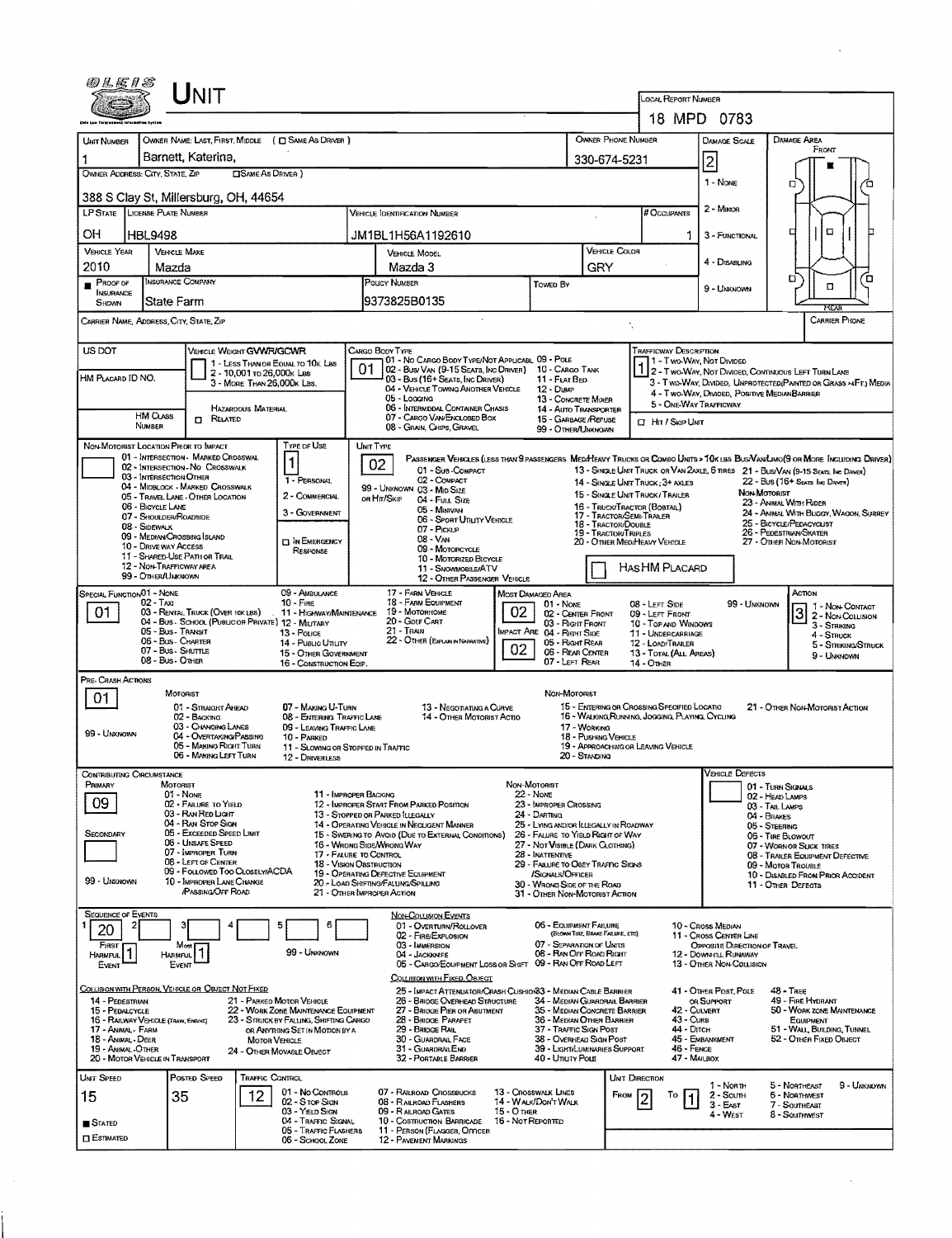| UNIT                                                                                                                                                                                                                                                                                                                                                                                                                                |                                                                                                                                                                                                                                                                                                                                                                                                              |                                                                                                                                                                                                                                                                                               |                                                                                                                                                                                                                                                                                                                      |                                                                                                                                 |                                                                                                                                                                                                                                                                                                                        |  |
|-------------------------------------------------------------------------------------------------------------------------------------------------------------------------------------------------------------------------------------------------------------------------------------------------------------------------------------------------------------------------------------------------------------------------------------|--------------------------------------------------------------------------------------------------------------------------------------------------------------------------------------------------------------------------------------------------------------------------------------------------------------------------------------------------------------------------------------------------------------|-----------------------------------------------------------------------------------------------------------------------------------------------------------------------------------------------------------------------------------------------------------------------------------------------|----------------------------------------------------------------------------------------------------------------------------------------------------------------------------------------------------------------------------------------------------------------------------------------------------------------------|---------------------------------------------------------------------------------------------------------------------------------|------------------------------------------------------------------------------------------------------------------------------------------------------------------------------------------------------------------------------------------------------------------------------------------------------------------------|--|
|                                                                                                                                                                                                                                                                                                                                                                                                                                     |                                                                                                                                                                                                                                                                                                                                                                                                              |                                                                                                                                                                                                                                                                                               | LOCAL REPORT NUMBER                                                                                                                                                                                                                                                                                                  | 18 MPD 0783                                                                                                                     |                                                                                                                                                                                                                                                                                                                        |  |
| OWNER NAME: LAST, FIRST, MIDDLE ( C) SAME AS DRIVER )<br>UNIT NUMBER                                                                                                                                                                                                                                                                                                                                                                |                                                                                                                                                                                                                                                                                                                                                                                                              |                                                                                                                                                                                                                                                                                               | OWNER PHONE NUMBER                                                                                                                                                                                                                                                                                                   | <b>DAMAGE SCALE</b>                                                                                                             | <b>DAMAGE AREA</b>                                                                                                                                                                                                                                                                                                     |  |
| Yutzy, Larry, D<br>2                                                                                                                                                                                                                                                                                                                                                                                                                |                                                                                                                                                                                                                                                                                                                                                                                                              |                                                                                                                                                                                                                                                                                               |                                                                                                                                                                                                                                                                                                                      | $\overline{2}$                                                                                                                  | FRONT                                                                                                                                                                                                                                                                                                                  |  |
| OWNER ADDRESS: CITY, STATE, ZIP<br><b>CISAME AS DRIVER</b> )                                                                                                                                                                                                                                                                                                                                                                        |                                                                                                                                                                                                                                                                                                                                                                                                              |                                                                                                                                                                                                                                                                                               |                                                                                                                                                                                                                                                                                                                      | 1 - NONE                                                                                                                        | □<br>O<br>ъ                                                                                                                                                                                                                                                                                                            |  |
| 544 S Washington St, Millersburg, OH, 44654                                                                                                                                                                                                                                                                                                                                                                                         |                                                                                                                                                                                                                                                                                                                                                                                                              |                                                                                                                                                                                                                                                                                               |                                                                                                                                                                                                                                                                                                                      | 2 - MINOR                                                                                                                       |                                                                                                                                                                                                                                                                                                                        |  |
| LP STATE<br>LICENSE PLATE NUMBER                                                                                                                                                                                                                                                                                                                                                                                                    | <b>VEHICLE IDENTIFICATION NUMBER</b>                                                                                                                                                                                                                                                                                                                                                                         |                                                                                                                                                                                                                                                                                               | # Occupants                                                                                                                                                                                                                                                                                                          |                                                                                                                                 | α<br>п                                                                                                                                                                                                                                                                                                                 |  |
| OН<br>GIT9647<br><b>VEHICLE YEAR</b><br><b>VEHICLE MAKE</b>                                                                                                                                                                                                                                                                                                                                                                         | 1Y1SK528X2Z414738<br><b>VEHICLE MODEL</b>                                                                                                                                                                                                                                                                                                                                                                    |                                                                                                                                                                                                                                                                                               | 1<br><b>VEHICLE COLOR</b>                                                                                                                                                                                                                                                                                            | 3 - FUNCTIONAL                                                                                                                  |                                                                                                                                                                                                                                                                                                                        |  |
| 2002<br>Chevrolet                                                                                                                                                                                                                                                                                                                                                                                                                   | Prizm Prizm/LSI - P/L                                                                                                                                                                                                                                                                                                                                                                                        |                                                                                                                                                                                                                                                                                               | GLD                                                                                                                                                                                                                                                                                                                  | 4 - DISABLING                                                                                                                   |                                                                                                                                                                                                                                                                                                                        |  |
| INSURANCE COMPANY<br>PROOF OF<br>INSURANCE<br>Progressive<br>SHOWN                                                                                                                                                                                                                                                                                                                                                                  | POUCY NUMBER<br>916924636                                                                                                                                                                                                                                                                                                                                                                                    | Towed By                                                                                                                                                                                                                                                                                      |                                                                                                                                                                                                                                                                                                                      | 9 - UNKNOWN                                                                                                                     | п<br>้อ                                                                                                                                                                                                                                                                                                                |  |
| CARRIER NAME, ADDRESS, CITY, STATE, ZIP                                                                                                                                                                                                                                                                                                                                                                                             |                                                                                                                                                                                                                                                                                                                                                                                                              |                                                                                                                                                                                                                                                                                               |                                                                                                                                                                                                                                                                                                                      |                                                                                                                                 | <b>CARRIER PHONE</b>                                                                                                                                                                                                                                                                                                   |  |
| US DOT<br>VEHICLE WEIGHT GWWFVGCWR                                                                                                                                                                                                                                                                                                                                                                                                  | CARGO BODY TYPE                                                                                                                                                                                                                                                                                                                                                                                              |                                                                                                                                                                                                                                                                                               | <b>TRAFFICWAY DESCRIPTION</b>                                                                                                                                                                                                                                                                                        |                                                                                                                                 |                                                                                                                                                                                                                                                                                                                        |  |
| 1 - LESS THAN OR EQUAL TO 10K LBS<br>2 - 10,001 το 26,000 k Les<br>HM PLACARD ID NO.<br>3 - MORE THAN 26,000K LBS.                                                                                                                                                                                                                                                                                                                  | 03 - Bus (16+ Seats, Inc Driver)                                                                                                                                                                                                                                                                                                                                                                             | 01 - No CARGO BODY TYPE/NOT APPLICABL 09 - POLE<br>02 - Bus/Van (9-15 Seats, Inc Driver) 10 - Cargo Tank<br>11 - FLAT BED                                                                                                                                                                     |                                                                                                                                                                                                                                                                                                                      | 1 - Two-Way, Not Divided                                                                                                        | 12 - Two-Way, Not Divided, Continuous Left Turn Lane<br>3 - Two-Way, Divided, UNFROTECTED (PAINTED OR GRASS >4FT.) MEDIA                                                                                                                                                                                               |  |
| <b>HAZARDOUS MATERIAL</b><br>HM CLASS                                                                                                                                                                                                                                                                                                                                                                                               | 04 - VEHICLE TOWING ANOTHER VEHICLE<br>05 - Logging<br>06 - INTERMODAL CONTAINER CHASIS                                                                                                                                                                                                                                                                                                                      | $12 - D$ uMP<br>13 - CONCRETE MIXER<br><b>14 - AUTO TRANSPORTER</b>                                                                                                                                                                                                                           |                                                                                                                                                                                                                                                                                                                      | 4 - TWO-WAY, DIVIDEO, POSITIVE MEDIANBARRIER<br>5 - ONE-WAY TRAFFICWAY                                                          |                                                                                                                                                                                                                                                                                                                        |  |
| <b>ET RELATED</b><br>NUMBER                                                                                                                                                                                                                                                                                                                                                                                                         | 07 - CARGO VAN ENCLOSED BOX<br>08 - GRAIN, CHIPS, GRAVEL                                                                                                                                                                                                                                                                                                                                                     | 15 - GARBAGE /REFUSE<br>99 - OTHER/UNKNOWN                                                                                                                                                                                                                                                    | 口 Hrt / Skip Unit                                                                                                                                                                                                                                                                                                    |                                                                                                                                 |                                                                                                                                                                                                                                                                                                                        |  |
| NON-MOTORIST LOCATION PRIOR TO IMPACT<br>01 - INTERSECTION - MARKEO CROSSWAL<br>1<br>02 - INTERSECTION - NO CROSSWALK<br>03 - INTERSECTION OTHER<br>04 - MIDRLOCK - MARKED CROSSWALK<br>05 - TRAVEL LANE - OTHER LOCATION<br>06 - BICYCLE LANE<br>07 - SHOULDER/ROADSIDE<br>08 - Soewalk<br>09 - MEDIAN CROSSING ISLAND<br>10 - DRIVE WAY ACCESS<br>11 - SHARED-USE PATH OR TRAIL<br>12 - NON-TRAFFICWAY AREA<br>99 - OTHER/UNKNOWN | TYPE OF USE<br><b>UNIT TYPE</b><br>02 <sub>2</sub><br>01 - Sub-COMPACT<br>02 - COMPACT<br>1 - PERSONAL<br>99 - UNKNOWN 03 - MID SIZE<br>2 - COMMERCIAL<br>OR HIT/SKIP<br>04 - FutL Size<br>05 - Minivan<br>3 - Government<br>07 - PICKUP<br>08 - VAN<br><b>IN EMERGENCY</b><br>09 - MOTORCYCLE<br>RESPONSE<br>11 - SNOWMOBILE/ATV                                                                            | 06 - Sport UTILITY VEHICLE<br>10 - MOTORIZED BICYCLE<br>12 - Other Passenger Vehicle                                                                                                                                                                                                          | 13 - SINGLE UNIT TRUCK OR VAN 2AXLE, 6 TIRES 21 - BUS/VAN (9-15 SEATS, INC DAWER)<br>14 - SINGLE UNIT TRUCK: 3+ AXLES<br>15 - SINGLE UNIT TRUCK/ TRAILER<br>16 - TRUCK/TRACTOR (BOBTAL)<br>17 - TRACTOR/SEMI-TRAILER<br>18 - TRACTOR/DOUBLE<br>19 - TRACTOR/TRIPLES<br>20 - OTHER MEDIHEAVY VEHICLE<br>HASHM PLACARD | NON-MOTORIST                                                                                                                    | PASSENGER VEHICLES (LESS THAN 9 PASSENGERS MEDIMEANY TRUCKS OR COMBO UNITS > 10K LBS BUS/VAN/LIMO(9 OR MORE INCLUDING DRIVER)<br>$22 - Bus(16 + Sens.$ Inc. Daver)<br>23 - ANIMAL WITH RIDER<br>24 - ANIMAL WITH BUGGY, WAGON, SURREY<br>25 - BICYCLE/PEDACYCLIST<br>26 - PEDESTRIAN SKATER<br>27 - OTHER NON-MOTORIST |  |
| SPECIAL FUNCTION 01 - NOME                                                                                                                                                                                                                                                                                                                                                                                                          | 09 - AMBULANCE<br>17 - FARM VEHICLE                                                                                                                                                                                                                                                                                                                                                                          | MOST DAMAGED AREA                                                                                                                                                                                                                                                                             |                                                                                                                                                                                                                                                                                                                      |                                                                                                                                 | Астом                                                                                                                                                                                                                                                                                                                  |  |
| $02 - TAM$<br>01<br>03 - RENTAL TRUCK (OVER 10K LBS)<br>04 - Bus - School (Public or Private) 12 - Military<br>05 - Bus - Transit<br>06 - Bus - Charter<br>07 - Bus - SHUTTLE<br>08 - Bus - OTHER                                                                                                                                                                                                                                   | 18 - FARM EQUIPMENT<br>$10 -$ Fire<br>19 - Мотовноме<br>11 - HIGHWAY/MAINTENANCE<br>20 - Gour CART<br>21 - TRAIN<br>13 - Pouce<br>22 - OTHER (EXPLANTA NARRATIVE)<br>14 - PuBuc Unury<br>15 - ÖTHER GOVERNMENT<br>16 - CONSTRUCTION EQIP.                                                                                                                                                                    | 01 - None<br>06<br>02 - CENTER FRONT<br>03 - Right Front<br><b>IMPACT ARE 04 - RIGHT SIDE</b><br>05 - Right Rear<br>06<br>06 - REAR CENTER<br>07 - LEFT REAR                                                                                                                                  | 08 - LEFT SIDE<br>09 - LEFT FRONT<br>10 - TOP AND WINDOWS<br>11 - UNDERCARRIAGE<br>12 - LOAD/TRAILER<br>13 - TOTAL (ALL AREAS)<br>14 - Отнев                                                                                                                                                                         | 99 - UNKNOWN                                                                                                                    | 1 1 - Non Contact<br>$ 4 2$ - Non-Collision<br>3 - STRIKING<br>4 - STRUCK<br>5 - STRIKING/STRUCK<br>9 - Uninnown                                                                                                                                                                                                       |  |
| PRE-CRASH ACTIONS<br>MOTORIST                                                                                                                                                                                                                                                                                                                                                                                                       |                                                                                                                                                                                                                                                                                                                                                                                                              | NON-MOTORIST                                                                                                                                                                                                                                                                                  |                                                                                                                                                                                                                                                                                                                      |                                                                                                                                 |                                                                                                                                                                                                                                                                                                                        |  |
| 11<br>01 - STRAIGHT AHEAD<br>02 - BACKING<br>03 - CHANGING LANES<br>99 - Unknown<br>04 - OVERTAKING/PASSING<br>05 - MAKING RIGHT TURN<br>06 - MAKING LEFT TURN                                                                                                                                                                                                                                                                      | 07 - MAKING U-TURN<br>08 - ENTERING TRAFFIC LANE<br>09 - LEAVING TRAFFIC LANE<br>10 - PARKED<br>11 - SLOWING OR STOPPED IN TRAFFIC<br>12 - DRIVERLESS                                                                                                                                                                                                                                                        | 13 - NEGOTIATING A CURVE<br>14 - OTHER MOTORIST ACTIO                                                                                                                                                                                                                                         | 15 - EMTERING OR CROSSING SPECIFIED LOCATIO<br>16 - WALKING RUMMNG, JOGGING, PLAYING, CYCLING<br>17 - WORKING<br>18 - Pushing Vehicle<br>19 - APPROACHING OR LEAVING VEHICLE<br>20 - Standing                                                                                                                        |                                                                                                                                 | 21 - OTHER NON-MOTORIST ACTION                                                                                                                                                                                                                                                                                         |  |
| Contributing Circumstance                                                                                                                                                                                                                                                                                                                                                                                                           |                                                                                                                                                                                                                                                                                                                                                                                                              |                                                                                                                                                                                                                                                                                               |                                                                                                                                                                                                                                                                                                                      | VENICLE LIEFECTS                                                                                                                |                                                                                                                                                                                                                                                                                                                        |  |
| PRIMARY<br>MOTORIST<br>$01 - None$<br>01<br>02 - FAILURE TO YIELD<br>03 - RAN RED LIGHT<br>04 - RAN STOP SIGN<br>05 - Exceeded Speed Limit<br>Secondary<br>06 - UNSAFE SPEED<br>07 - IMPROPER TURN<br>08 - LEFT OF CENTER<br>09 - FOLLOWED TOO CLOSELY/ACDA<br>99 - UNKNOWN<br>10 - IMPROPER LANE CHANGE<br><b>PASSING OFF ROAD</b>                                                                                                 | 11 - IMPROPER BACKING<br>12 - IMPROPER START FROM PARKED POSITION<br>13 - STOPPED OR PARKED LLEGALLY<br>14 - OPERATING VEHICLE IN NEGLIGENT MANNER<br>15 - SWERING TO AVOID (DUE TO EXTERNAL CONDITIONS)<br>16 - Wrong Side/Wrong Way<br>17 - FALURE TO CONTROL<br><b>18 - VISION OBSTRUCTION</b><br>19 - OPERATING DEFECTIVE EQUIPMENT<br>20 - LOAD SHIFTING/FALLING/SPILLING<br>21 - Other Improper Action | NON-MOTORIST<br>$22 - None$<br>23 - IMPROPER CROSSING<br>24 - DARTING<br>26 - FALURE TO YIELD RIGHT OF WAY<br>27 - NOT VISIBLE (DARK CLOTHING)<br>28 - INATTENTIVE<br>29 - FAILURE TO OBEY TRAFFIC SIGNS<br>/SIGNALS/OFFICER<br>30 - WRONG SIDE OF THE ROAD<br>31 - Other Non-Motorist Action | 25 - LYING AND/OR ILLEGALLY IN ROADWAY                                                                                                                                                                                                                                                                               |                                                                                                                                 | 01 - TURN SICHALS<br>02 - HEAD LAMPS<br>03 - TAIL LAMPS<br>04 - BRAKES<br>05 - STEERING<br>06 - TIRE BLOWOUT<br>07 - WORN OR SLICK TIRES<br>08 - TRAILER EQUIPMENT DEFECTIVE<br>09 - MOTOR TROUBLE<br>10 - DISABLED FROM PRIOR ACCIDENT<br>11 - OTHER DEFECTS                                                          |  |
| <b>SEQUENCE OF EVENTS</b><br>20<br><b>FIRST</b><br>Most<br>1<br>HARMFUL<br><b>HARMFUL</b><br>EVENT<br>Even                                                                                                                                                                                                                                                                                                                          | <b>NON-COLLISION EVENTS</b><br>01 - OVERTURN/ROLLOVER<br>02 - FIRE/EXPLOSION<br>03 - IMMERSION<br>99 - Unionomin<br>04 - JACKKMFE<br>COLLISION WITH FIXED, OBJECT                                                                                                                                                                                                                                            | 06 - EQUIPMENT FAILURE<br>05 - CARGO/EQUIPMENT LOSS OR SHIFT 09 - RAN OFF ROAD LEFT                                                                                                                                                                                                           | (BLOWN TIRE, BRAKE FAILURE, ETC)<br>07 - SEPARATION OF UNITS<br>08 - RAN OFF ROAD RIGHT                                                                                                                                                                                                                              | 10 - Cross Median<br>11 - Cross CENTER LINE<br>OPPOSITE DIRECTION OF TRAVEL<br>12 - DOWNHILL RUNAWAY<br>13 - OTHER NON-COLUSION |                                                                                                                                                                                                                                                                                                                        |  |
| COLLISION WITH PERSON, VEHICLE OR OBJECT NOT FIXED<br>14 - PEDESTRIAN<br>21 - PARKED MOTOR VEHICLE<br>15 - PEDALCYCLE<br>16 - RAILWAY VEHICLE (TRAIN, ENDINE)<br>17 - ANSMAL - FARM<br>18 - Animal - Deer<br><b>MOTOR VEHICLE</b><br>19 - Animal - Other<br>24 - OTHER MOVABLE OBJECT<br>20 - MOTOR VEHICLE IN TRANSPORT                                                                                                            | 26 - BRIDGE OVERHEAD STRUCTURE<br>22 - WORK ZONE MAINTENANCE EQUIPMENT<br>27 - BRIDGE PIER OR ABUTMENT<br>23 - STRUCK BY FALLING, SHIFTING CARGO<br>28 - Bridge Parapet<br>29 - Bridge Rail<br>OR ANYTHING SET IN MOTION BY A<br>30 - GUARDRAIL FACE<br>31 - GUARDRAILEND<br>32 - PORTABLE BARRIER                                                                                                           | 25 - IMPACT ATTENUATOR/CRASH CUSHIONS3 - MEDIAN CABLE BARRIER<br>37 - TRAFFIC SIGN POST<br>40 - Utruty Pole                                                                                                                                                                                   | 34 - Median Guardrail Barrier<br>35 - Median Concrete Barrier<br>36 - Median Other Barrier<br>43 - Curb<br>44 - Олсн<br>38 - Overhead Sign Post<br>46 - FENCE<br>39 - Light/Luminaries Support                                                                                                                       | 41 - OTHER POST, POLE<br>or Support<br>42 - CULVERT<br>45 - EMBANXMENT<br>47 - MAILBOX                                          | <b>48 - TREE</b><br>49 - FIRE HYDRANT<br>50 - WORK ZONE MAINTENANCE<br>EQUIPMENT<br>51 - WALL BUILDING, TUNNEL<br>52 - OTHER FIXED OBJECT                                                                                                                                                                              |  |
| UNIT SPEED<br>POSTED SPEED<br>TRAFFIC CONTROL<br>12<br>35<br>0<br><b>S</b> TATED<br><b>ESRMATED</b>                                                                                                                                                                                                                                                                                                                                 | 01 - No Controls<br>07 - RAILROAD CROSSBUCKS<br>02 - S TOP SIGN<br>08 - RAILROAD FLASHERS<br>03 - Yieup Ston<br>09 - RAILROAD GATES<br>04 - Traffic Signal<br>10 - Costruction Barricade<br>11 - PERSON (FLAGGER, OFFICER<br>05 - TRAFFIC FLASHERS<br>06 - SCHOOL ZONE<br><b>12 - PAVEMENT MARKINGS</b>                                                                                                      | 13 - Crosswalk Lines<br>14 - Walk/Don't Walk<br>15 - О тиєв<br>16 - Not Reported                                                                                                                                                                                                              | <b>UNIT DIRECTION</b><br>FROM<br>To                                                                                                                                                                                                                                                                                  | 1 - Noam<br>2 - South<br>$3 - E$ AST<br>'4 - West                                                                               | 9 - Unknown<br>5 - NORTHEAST<br>6 - Noathwest<br>7 - SOUTHEAST<br>8 - Southwest                                                                                                                                                                                                                                        |  |